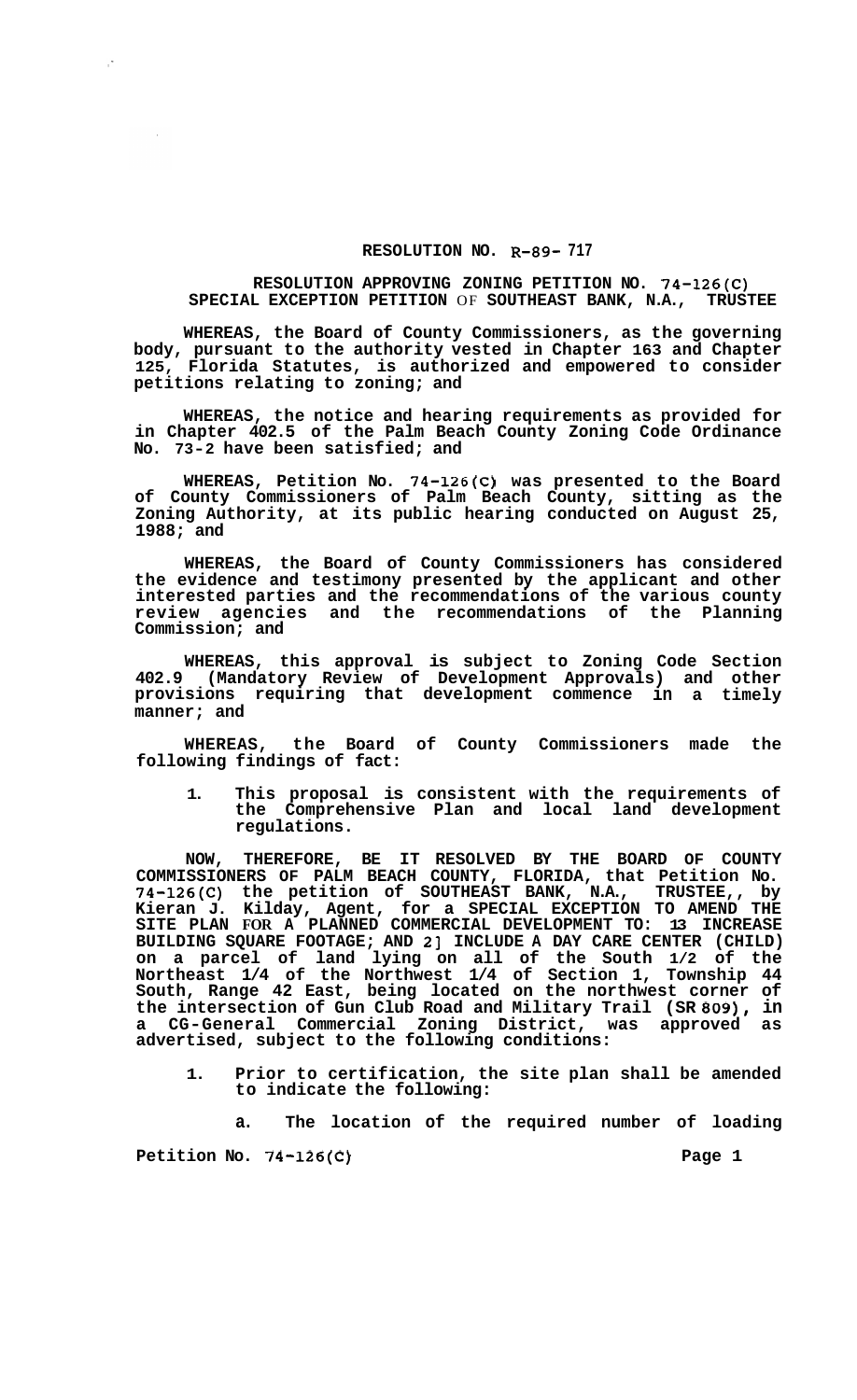**spaces;** 

..

- **b. An eradication program for all prohibited plant species on site, with the exception of the australian pines, which shall be controlled as stated in Condition No. 4 below; and**
- **c. Handicapped parking spaces located in the parking area immediately to the south of the drop-off area for the day care center.**
- **2. The required six (6) foot high fence around the outdoor activity area for the day care center shall be either constructed to provide a solid visual screen, or receive supplemental planting consisting of a four (4) foot high continuous hedge, planted thirty (30) inches on center.**
- **3. The vehicular circulation aisle directly to the south of the drop-off area for the day care center shall be restricted to one-way traffic circulation from east to west.**
- **4. The australian pine hedge shall be continuously maintained at a maximum height of twelve (12) feet.**
- *5.*  **Sewer service is available to the property. Therefore, no septic tank shall be permitted on the site.**
- *6.*  **Water service is available to the property. Therefore, no well shall be permitted on the site to provide potable water.**
- **7. The developer shall provide discharge control and treatment for the stormwater runoff in accordance with all applicable agency requirements in effect at the time of the permit application. However, at a minimum, this development shall retain onsite the stormwater runoff generated by a three (3) year-one (1) hour storm with a total rainfall of 3 inches as required by the Permit Section, Land Development Division. In the event that the subject site abuts a Department of Transportation maintained roadway, concurrent approval from the Florida Department of Transportation will also be required. The drainage system shall be maintained in an acceptable condition as approved by the County Engineer. In the event that the drainage system is not adequately maintained as determined by the County Engineer, this matter will be referred to the Code Enforcement Board for enforcement.**
- a. **Condition No. 13 of Zoning Petition No. 74-126(B) which presently states:**

Petition No. 74-126(C) Petition No. 74-126(C)